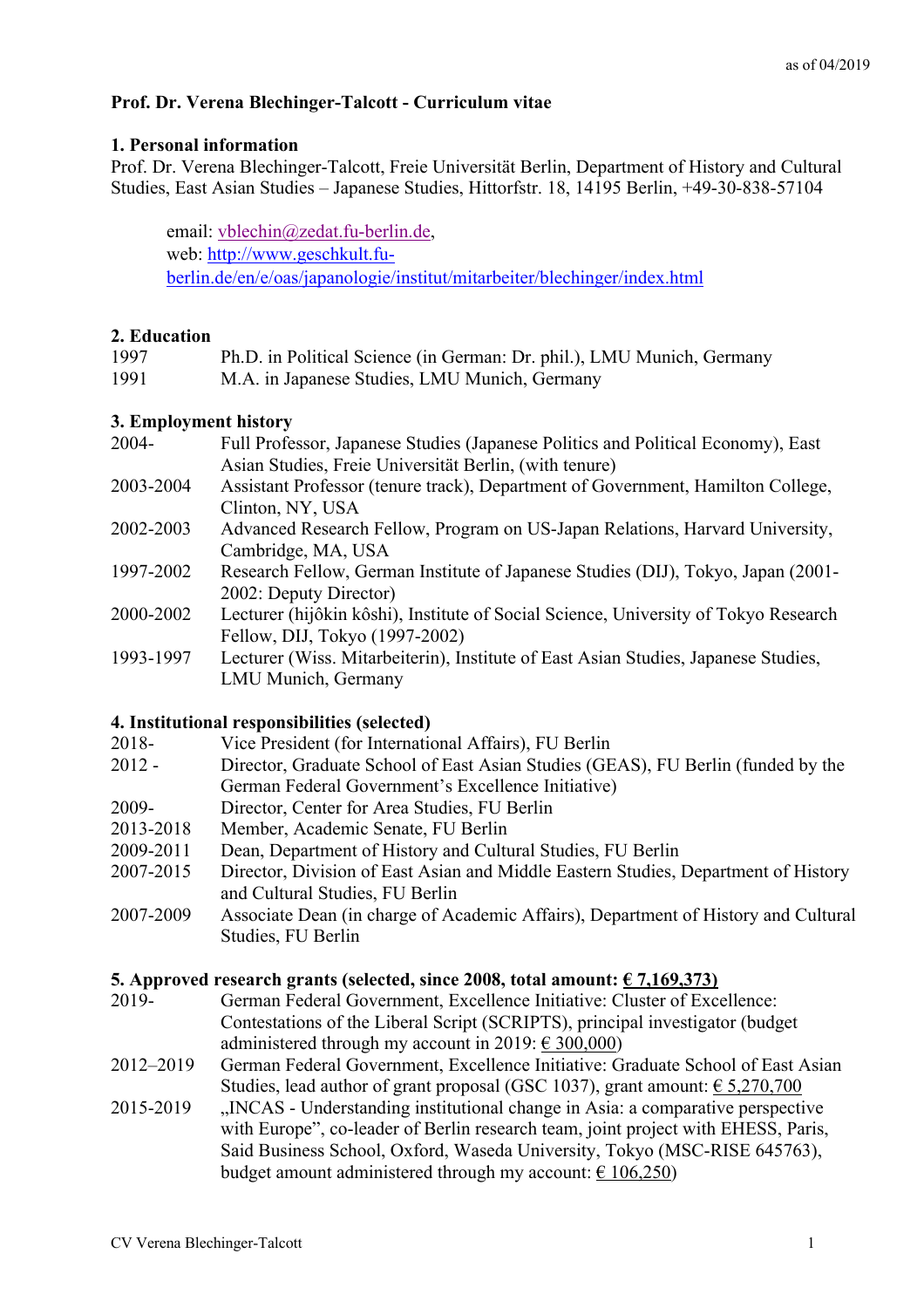- 2017-2020 "Sovereignty and International Law in the PRC" Einstein Visiting Fellowship Program, Einstein Foundation Berlin, grant author, establishment of a working group with Gunter Schubert, Tübingen University, as long-term visiting fellow, grant amount: € 389,200
- 2014-2020 "Japan in East Asian Security" Einstein Visiting Fellowship Program, Einstein Foundation Berlin, grant author, establishment of a working group with Richard Samuels, MIT, as long-term visiting fellow, grant amount:  $\epsilon$  567,358
- 2015-2016 "Continuities and Ruptures in Japanese Modernization", Research Cooperation with the University of Tsukuba, German Academic Exchange Service, lead grant author and project co-director, DAAD, grant amount:  $\epsilon$  22,500
- 2011–2013 "Entangled Asia: Korean and Chinese Exchange Students in Japan, 1880-1920", DFG-Research Group FOR 955 "Actors in the History of Globalization", grant author and project director, German Research Foundation (DFG), grant amount:  $\epsilon$ 108,921
- 2011-2019 Integrated Japanese Studies, Bachelor-Plus, grant to develop a four-year BA program including a one-year integrated study abroad in Japan, lead grant author and project director, German Academic Exchange Service (DAAD), grant amount: € 316,530
- 2008–2011 "Translating Asia Chinese Knowledge in Japan, 1880-1914", DFG-Research Group FOR 955 "Actors in the History of Globalization" (with Sebastian Conrad), grant coauthor and project director, German Research Foundation (DFG), grant amount administered through my account:  $\epsilon$  87,914

# **6. Supervision of junior researchers at graduate and postgraduate level**

## **Postdoctoral Researchers (since 2012)**

Dr. Steve Entrich, Dr. Kai Schulze, Dr. Jieun Kim, Dr. Ayako Komine

# **Doctoral Researchers (completed, lead advisor of dissertation)**

Julian Plenefisch (2016), Michael Facius (2016), Stefanie Schäfer (2016), Ulv Hanssen (2017), Eva Liias (2018), Kei Namba (2018), Julia Gerster (2019)

# **PhD Candidates (ongoing thesis supervision)**

Dolf Neuhaus, Susanne Auerbach, Tim Herbort, Elena Korshenko, Daniela Simon, Jan Niggemeier, Nina Holzschneider, Simon Schwenke, Weijing Xing, Marie Weishaupt, Leonard Görögh, Victoria Orban, John Jacobs, Nakako Hattori

## **7. Responsibilities in teaching programs**

PhD Japanese Studies, Department of History and Cultural Studies, FU Berlin, right to assess doctoral dissertations also in the Department of Political Science, FU Berlin Master Japanese Studies, Department of History and Cultural Studies, FU Berlin Bachelor Japanese Studies (FU Berlin), Government (Hamilton College, 2003-2004)

# **8. List of courses taught (selected)**

## **Undergraduate courses (BA)**

Hamilton College (teaching load: 2 and 3) Introduction to Comparative Politics (introductory level) Politics in Japan (intermediate level) Capitalism and Democracy (advanced level) The Politics of Corruption in Comparative Perspective (advanced level)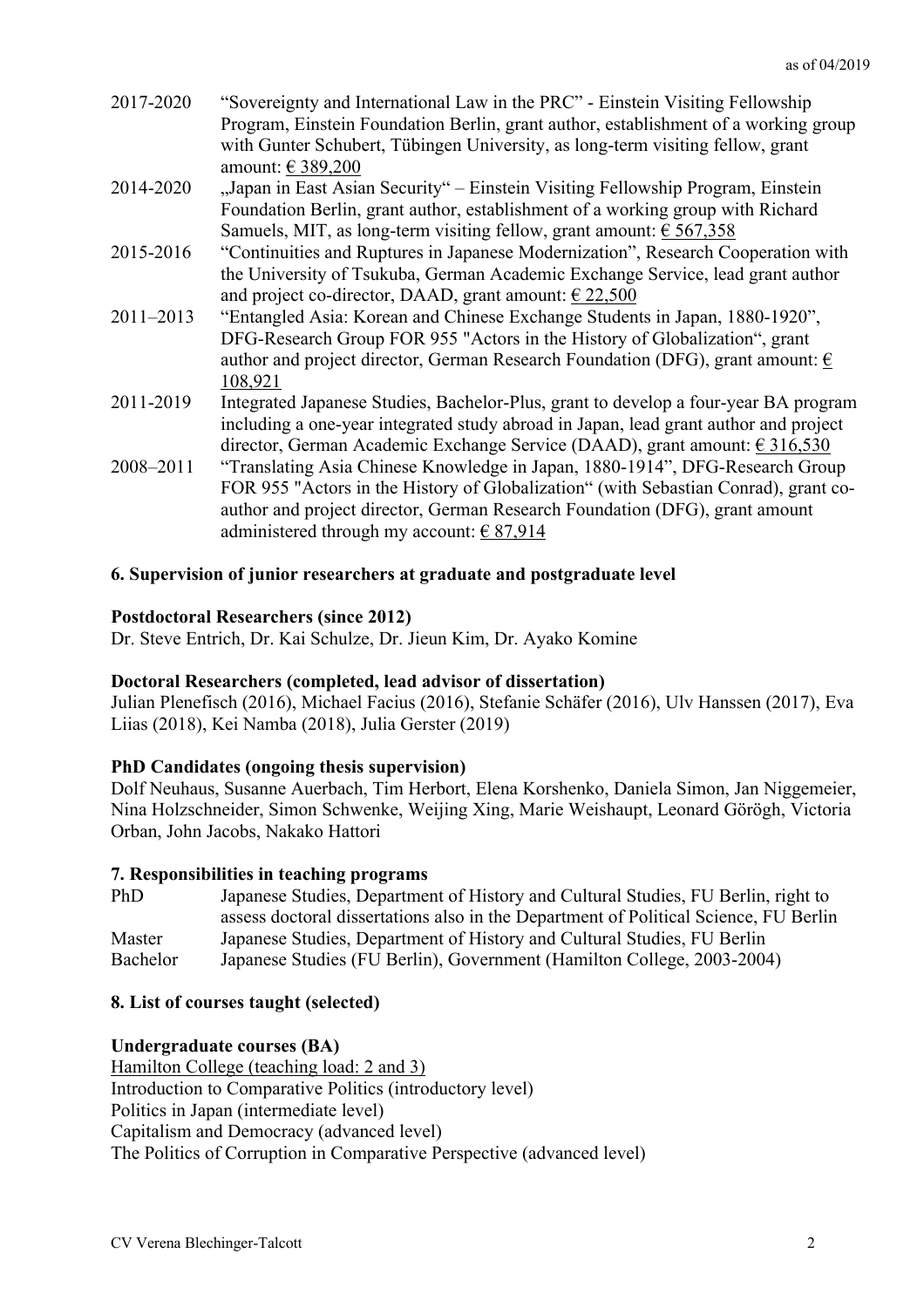Freie Universität Berlin (teaching load: 4 and 4) Introduction to Japanese Politics, Economy, and Society (introductory level, annually since 2013) Japanese Politics, Economy, and Society in a Global Context (introductory level) Japanese Public Diplomacy (intermediate level) Japanese Politics – an introduction (intermediate level) Japanese International Relations (advanced level) Japanese Security Policy (advanced level) Parties and Elections in Japan (advanced level) Women in Japanese Politics (advanced level) Japanese Democracy (advanced level) State and Civil Society in Japan (advanced level) State, Law and Social Justice in Japan (advanced level) Center and Periphery in Japanese Politics (advanced level) Japanese Politics after 3/11 (advanced level) Tokyo as a Global City (advanced level)

#### **Graduate courses (MA)**

Freie Universität Berlin Theories and Discourses in Social Science Research on Japan (annually since 2012) Political Reform in Japan Japanese International Relations Japan and Demographic Change Constitutional Reform in Japan Japanese Social Policy The Liberal Democratic Party State and Market in Japan Japanese Territorial Disputes Corporate Social Responsibility in Japan Japanese Immigration Policy The Political Economy of Food in Japan Japan – a Construction State? Research Colloquium for MA Students

#### **Doctoral Program**

Freie Universität Berlin Institutional Theory Research Colloquium for Doctoral Candidates

University of Zürich

Theoretical Perspectives on Institutions in Japan (intensive seminar)

| 9. Memberships in panels, boards, etc., and individual scientific reviewing activities |                                                                                  |
|----------------------------------------------------------------------------------------|----------------------------------------------------------------------------------|
| Ongoing                                                                                |                                                                                  |
| 2019-                                                                                  | Member, Editorial Advisory Board, European Journal of East Asian Studies (Brill) |

| 2017     | NUMBUL, Editorial Advisory Doard, Editopcan Journal of East Asian Studies (Drift<br>Publishers)   |
|----------|---------------------------------------------------------------------------------------------------|
| $2017 -$ | Member, Standing Working Group on Higher Education Policy, Konrad-Adenauer-                       |
|          | Foundation                                                                                        |
| $2016-$  | Member, Academic Advisory Board, German Institute for Japanese Studies (DIJ),                     |
|          | Tokyo                                                                                             |
| $2016-$  | Member, Academic Advisory Board, IN-EAST, Institute of East Asian Studies,<br>Duisburg University |
|          |                                                                                                   |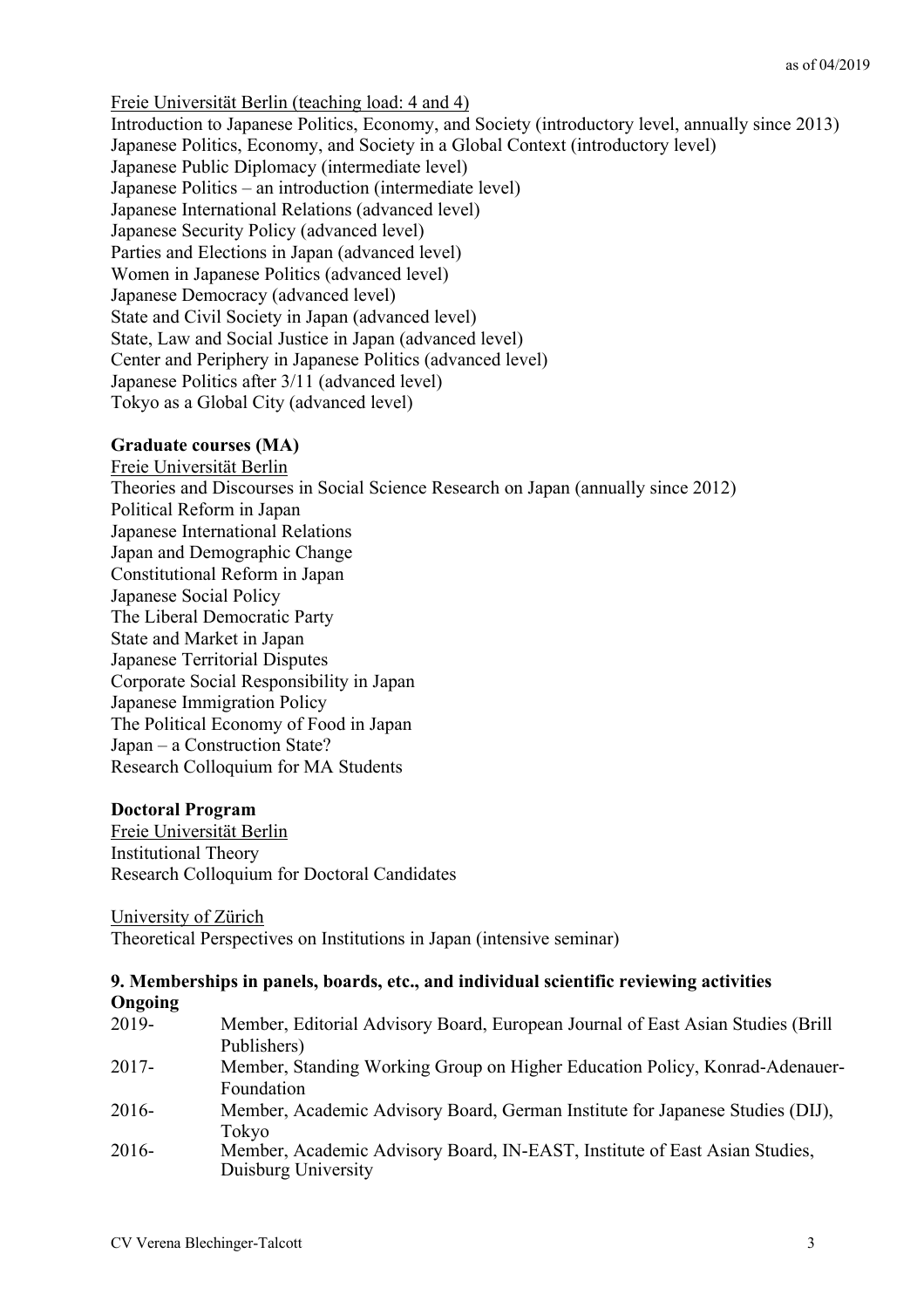| $2014 -$  | Member, German-Japanese Forum (German Federal Foreign Office, Japanese<br>Ministry of Foreign Affairs)                       |
|-----------|------------------------------------------------------------------------------------------------------------------------------|
| $2014 -$  | Member, International Advisory Board, Institute of Social Science, University of<br>Tokyo, Japan                             |
| $2013-$   | Member, International Editorial Advisory Board, Social Science Japan Journal,<br>University of Tokyo/Oxford University Press |
| $2011 -$  | Treasurer, European Association for Japanese Studies                                                                         |
| $2011 -$  | Editorial Advisory Board Member, Japan Forum, British Association for Japanese<br><b>Studies</b>                             |
| $2011 -$  | Board Member (Kuratorin), Stiftung zur Förderung Japanisch-Deutscher<br>Wissenschafts- und Kulturbeziehungen (JaDe)          |
| 2008-     | Liaison Professor (Vertrauensdozentin), Konrad-Adenauer-Foundation                                                           |
| $2003 -$  | Associate in Research, Reischauer Institute for Japanese Studies, Harvard University                                         |
| 2006-     | Reviewer of study programs (BA/MA) for accrediting agencies ACQUAS, ACQUIN,<br><b>ZEVA</b>                                   |
| 2006-     | Reviewing for DFG, SNF, Alexander von Humboldt-Foundation, DAAD                                                              |
| Past      |                                                                                                                              |
| 2015      | Member, Board of Electors to the Professorship of Japanese Studies, Cambridge<br>University                                  |
| 2015      | Member, Selection Committee, Eugen und Ilse Seibold-Award, DFG                                                               |
| 2011      | Member, Selection Committee, German-Japanese Friendship Award, Robert-Bosch-<br>Stiftung                                     |
| 2011-2015 | Head, Academic Advisory Board on North-East Asia, German Association for Asian<br>Studies (DGA)                              |
| 2000-2009 | Member, Board of the German Association for Social Science Research on Japan<br>(VSJF)                                       |

# **10. Active memberships in scientific societies, fellowships in renowned academies Memberships (selected)**

AAS (American Association for Asian Studies); Deutsche Gesellschaft für Asienkunde (German Association for Asian Studies); EAJS (European Association for Japanese Studies); VSJF (Vereinigung für sozialwissenschaftliche Japanforschung - German Association for Social Science Research on Japan), Deutsche Vereinigung für Politikwissenschaft (DVPW), International Studies Association (ISA), European Japan Advanced Research Network (EJARN)

# **11. Organization of conferences** (selected)

| 2018 | International Conference "Social Science Research and Society in Japan and        |
|------|-----------------------------------------------------------------------------------|
|      | Germany: Impact, Institutions and Perspectives", Annual Conference of the German  |
|      | Association for Social Science Research on Japan (VSJF), Japanese-German Center   |
|      | Berlin (JDZB), 11/2018 (co-organizer with Cornelia Reiher)                        |
| 2018 | "Measuring and Understanding Institutional Change – Perspectives from Japan",     |
|      | International Summer School, Graduate School of East Asian Studies in cooperation |
|      | with the Institute of Social Science, University of Tokyo, Tokyo 09/2018          |
| 2018 | Convenor, Section on Japanese Politics, Triennial Meeting of the German           |
|      | Association for Japanese Studies (Japanologentag), Berlin, 08/2018                |
| 2017 | International Conference "Democratic Legitimacy in Times of Globalization.        |
|      | Perspectives on Japan and Germany", Japanese-German Center Berlin (JDZB),         |
|      | 12/2017                                                                           |
| 2017 | International Conference "The Impact of the Humanities and Social Sciences.       |
|      | Discussing Germany and Japan", German Research Foundation (DFG) Tokyo,            |
|      | 11/2017 (co-organizer with Karen Shire)                                           |
| 2016 | International Conference "Sustainability and Innovation – Opportunities and       |
|      | Challenges. Perspectives from Japan and Germany", in cooperation with the         |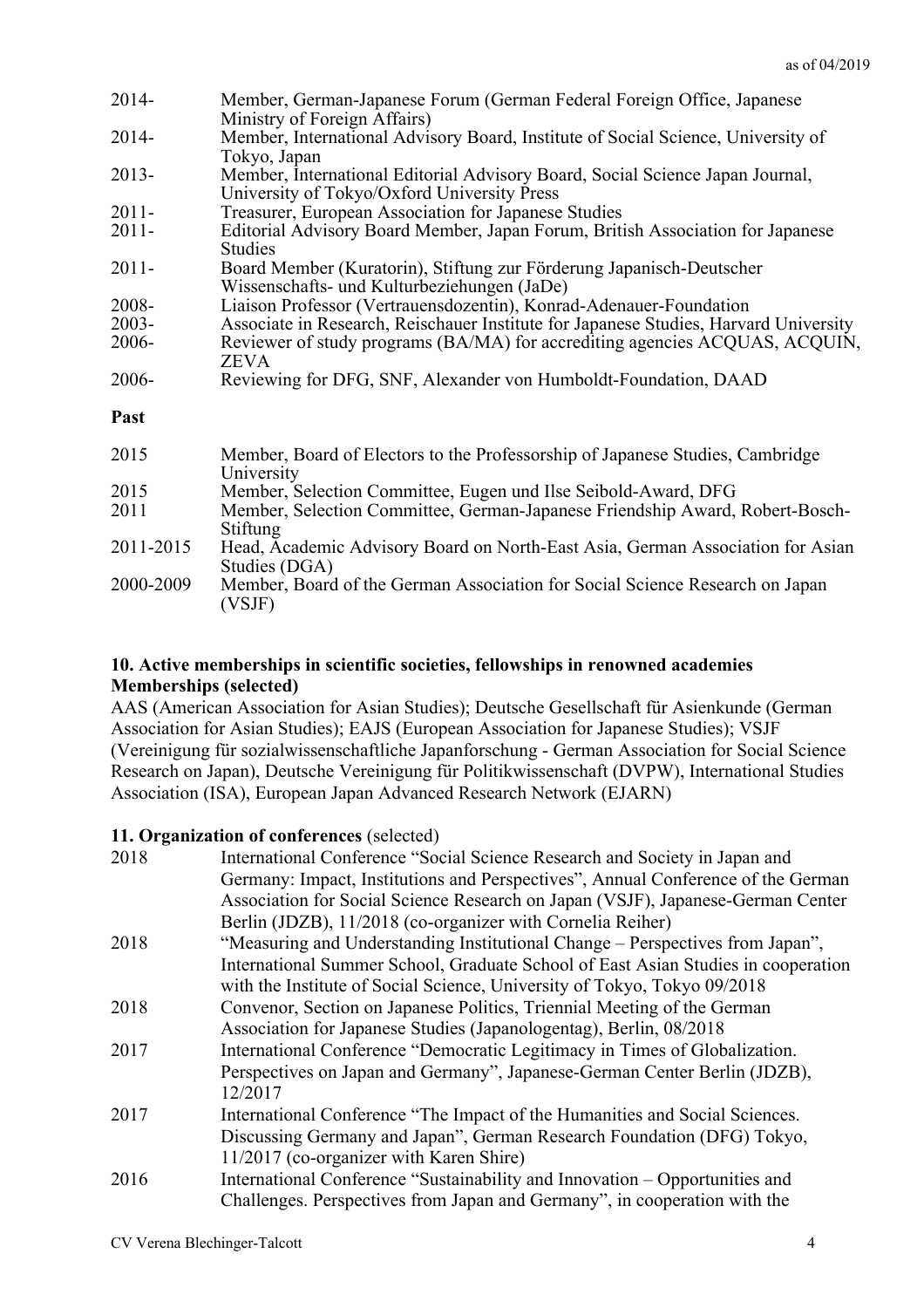|      | Japanese Ministry of Foreign Affairs, Japanese-German Center Berlin (JDZB),<br>02/2026                                                                                                                               |
|------|----------------------------------------------------------------------------------------------------------------------------------------------------------------------------------------------------------------------|
| 2016 | Workshop "Continuities and Ruptures in Japanese Modernization", University of<br>Tsukuba, 04/2016                                                                                                                    |
| 2015 | "Measuring and Understanding Institutional Change", International Summer School,<br>Graduate School of East Asian Studies in cooperation with the Institute of Social<br>Science, University of Tokyo, Tokyo 09/2015 |
| 2015 | Workshop "Publication Workshop for Young Scholars", in cooperation with the<br>European Association for Japanese Studies (EAJS), Freie Universität Berlin, 11/2015                                                   |
| 2015 | Workshop "Continuities and Ruptures in Japanese Modernization", University of<br>Tsukuba, 09/2015                                                                                                                    |
| 2015 | Workshop "Continuities and Ruptures in Japanese Modernization", University of<br>Tsukuba, 04/2015                                                                                                                    |
| 2015 | Workshop "Globalizing Rivalry? Sino-Japanese Interaction in World Politics", with<br>Kai Schulze and Nissim Otmazgin, in cooperation with Hebrew University, FU<br>Berlin, 11/2015                                   |
| 2014 | Workshop "Continuities and Ruptures in Japanese Modernization", in cooperation<br>with the University of Tsukuba, FU Berlin, 11/2014                                                                                 |
| 2012 | Convenor, Section on Japanese Politics, Triennial Meeting of the German<br>Association for Japanese Studies (Japanologentag), Zurich, 09/2015                                                                        |
| 2012 | Workshop "Japan in the Global 19 <sup>th</sup> Century – Continuities and Entanglements", FU<br>Berlin, 07/2012                                                                                                      |
| 2012 | "Challenges for Leadership in Risk and Crisis Management", International Summer<br>School "German-Japanese Young Leaders Forum", in cooperation with Robert-<br>Bosch Foundation and JDZB, Berlin, 06/2012           |
|      | 12 Drives awards followships                                                                                                                                                                                         |

#### **12. Prizes, awards, fellowships**

2008 Visiting Professor (*tokunin kyōjū*), Institute of Social Science, University of Tokyo, August – November 2008 1999 Tamaki Award for best social science article on Japan in German, University of Vienna 1995-1996 Graduate Student Fellow, Philipp Franz von Siebold Foundation, German Institute for Japanese Studies (DIJ), Tokyo 1995-1996 Visiting Researcher, Institute for Economic Research, Chuo University, Tokyo<br>1991-1992 Intern and Student Work Status. BMW Headquarters. International Affairs Divi Intern and Student Work Status, BMW Headquarters, International Affairs Division and BMW Motor Sports 1985-1991 Fellow, Konrad-Adenauer-Foundation

## **13. Languages**

| native       |
|--------------|
| fluent       |
| fluent       |
| intermediate |
|              |

### **14. Career breaks**

2014-16 Sole caregiver for terminally ill parent, provision of end of life care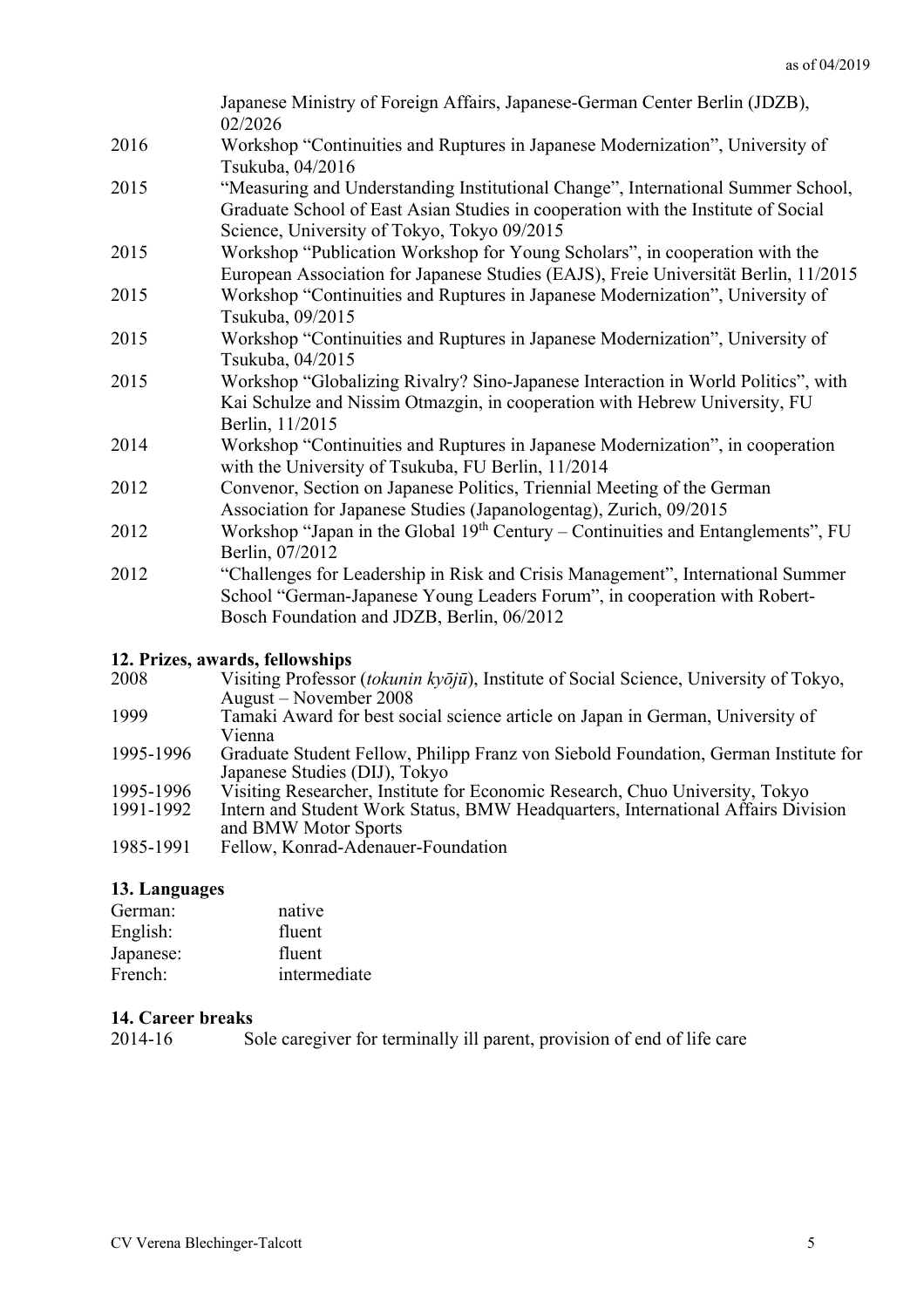# **Prof. Dr. Verena Blechinger-Talcott – Research Output**

## **1. Peer-reviewed publications in international scientific journals**

#### **Special Issues**

- (2019): (with Kai Schulze): "Dimensions of Sino-Japanese Rivalry in a Global Context." Special Issue of *The Pacific Review*, Vol. 32, DOI: 10.1080/09512748.2019.1569116
- (2013): (with Christoph Brumann and David Chiavacci): "Ein neues Japan? Politischer und sozialer Wandel seit den 1990er Jahren (A New Japan? Political and Social Change in Japan since the 1990s)", Special Issue of *Asiatische Studien/Études Asiatiques* LXVII, 2/2013
- (2007): (with Ellis Krauss and Chris Hughes): "Managing the MedUSA: comparing the political economy of US-Japan, US-German, and US-UK relations." Special Issue of *The Pacific Review*, 20, 3, September 2007

#### **Articles**

- (2019): (with Kai Schulze): Introduction to the Special Issue "Dimensions of Sino-Japanese Rivalry in a Global Context", The Pacific Review Vol. 32, DOI: 10.1080/09512748.2019.1569116
- (2013): (with Christoph Brumann und David Chiavacci): "Einleitung: Ein neues Japan? Politischer und sozialer Wandel seit den 1990er Jahren (Introduction: A New Japan? Political and Social Change in Japan since the 1990s), in: A New Japan? Political and Social Change in Japan since the 1990s", Special Issue of *Asiatische Studien/Études Asiatiques* LXVII, 2/2013, pp. 357-373
- (2010): "Shifting Incentives for Political Leadership". In: Söderberg, Marie and Patricia Nelson (Hg.): *Japan's Politics and Economy. Perspectives on Change*. London, New York: Routledge, pp. 71-85
- (2007): (with Ellis Krauss and Chris Hughes): Managing the MedUSA: comparing the political economy of US-Japan, US-German, and US-UK relations. In: *Pacific Review*, Vol 20, Nr. 3, pp. 257-271.
- (2004): (with Daniel Dirks): The Organization of Private Firms and Public Administration. In: Kreiner, Josef, Ulrich Möhwald, and Hans Dieter Oelschläger (eds.): Modern Japanese Society. Handbook of Oriental Studies, Section Five. Leiden and Boston: Brill, pp. 305- 350
- (2005): Political Parties. In: Spector, Bertram (ed.): Fighting Corruption in Developing Countries. Strategies and Analysis. Bloomfield, CT: Kumarian Press pp. 27-41
- (2005): (with Yasuo Hasebe): Campaign Finance in Japan. In: Grant, Thomas D. (Hg.): Lobbying, Government Relations, and Campaign Finance Worldwide: Navigating the Laws, Regulations, and Practices of National Regimes. Dobbs Ferry, NY: Oceana S. 297- 317
- (2001): (with Holger Moroff): Corruption Terms in the World Press: How Languages Differ. In: Heidenheimer, Arnold and Michael Johnston (eds.): *Political Corruption. Concepts and Contexts*. New Brunswick: Transaction Publishers, pp. 885–905.
- (2000): Cleaning up Politics and Revitalizing Democracy? A European View of the New System of Political Finance in Japan. In: *European Review* 8, 4 (October 2000), pp. 533–551
- (2000): "Auf dem Weg zu "sauberer Politik" und transparenten Strukturen? Korruption und Selbstreinigung in der japanischen Politik (On the Way to , clean politics' and transparent structures? Corruption and reform in Japanese politics)". In: Zentrum für Europa- und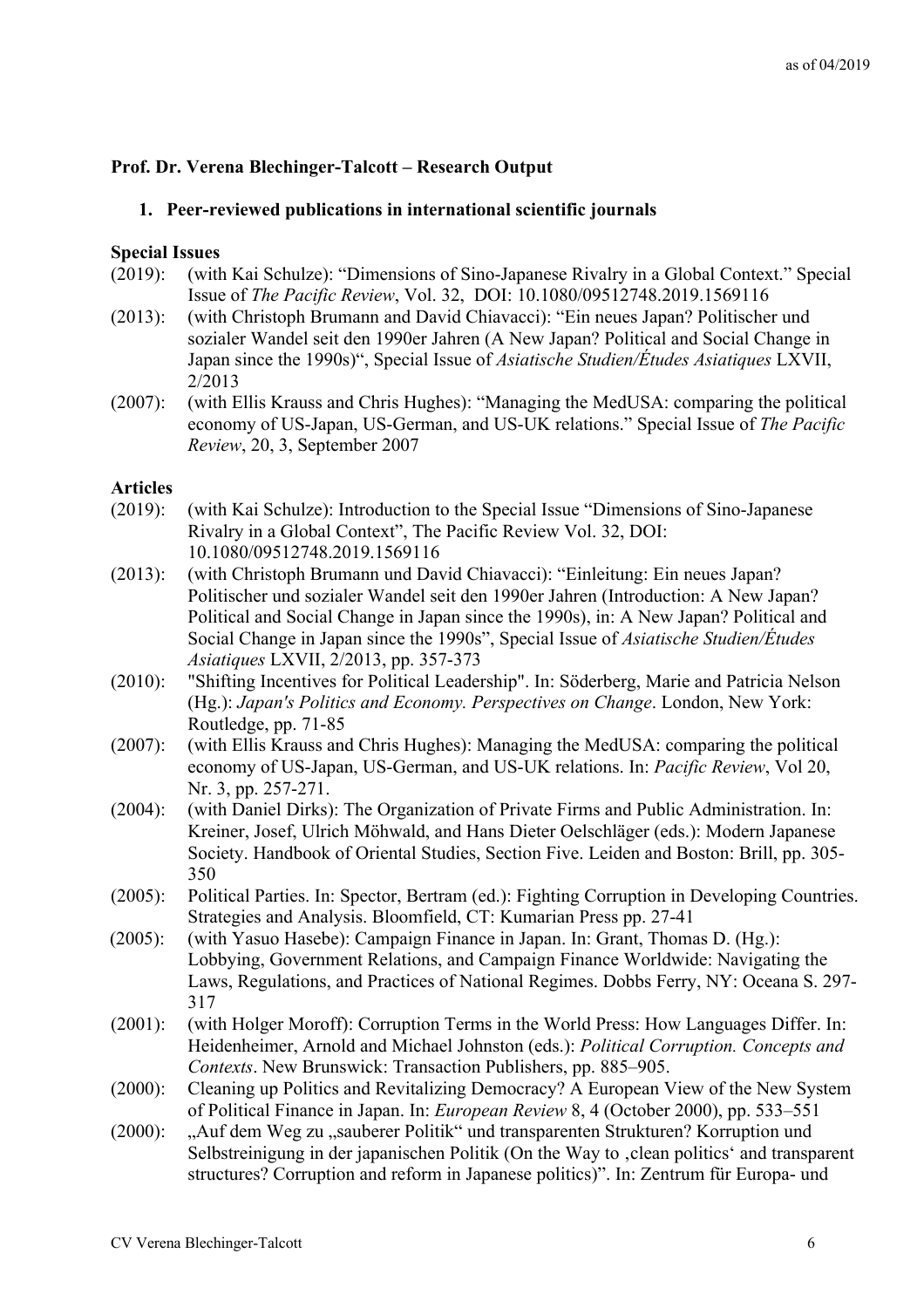Nordamerika-Studien (ed.): *Politische Korruption. Jahrbuch für Europa- und Nordamerika-Studien* 3. Opladen: Leske und Budrich, pp. 145–184.

- (1999): Changes in the Handling of Corruption Scandals in Japan since 1994. In: *Asia Pacific Review* 6, 2 (November), pp. 42–64.
- (1998): (with Jochen Legewie): "Japans neue Rolle in Asien: Einleitung (Japan's new role in Asia: Introduction)". In: *Japanstudien. Jahrbuch des Deutschen Instituts für Japanstudien* 10, pp. 15–25.
- (1998): "Zwischen Bilateralismus und Regionalismus: Die innenpolitische Debatte über eine neue politische Rolle Japans in Asien (Between bilateralism and regionalism: Domestic debates about a new role for Japan in Asia"). In: *Japanstudien. Jahrbuch des Deutschen Instituts für Japanstudien* 10, pp. 71–106.
- (1996): "Reformfieber (*gyôkaku fîba*) oder Opportunismus? Zur Diskussion über die Verwaltungsreform in Japan (Reform fever or opportunism? The debate about administrative reform in Japan)". In: *Japanstudien. Jahrbuch des Deutschen Instituts für Japanstudien* 7, pp. 31–70.

# **2. Books/monographs**

- (2014): (with Wilhelm Vosse and Reinhard Drifte, co-eds.): *Governing Insecurity in Japan*. London, New York: Routledge (Second edition, paperback 2017)
- (2006): (with Christiane Frantz and Mark Thompson, co-eds.): *Politik in Japan. System, Reformprozesse und Außenpolitik im internationalen Vergleich (Politics in Japan. Political System, Reform and Foreign Policy in Comparative Perspective)*. Frankfurt/Main: Campus
- (2000): (with Jochen Legewie, co-eds.): *Facing Asia – Japan's Role in the Political and Economic Dynamism of Regional Cooperation*. Munich: iudicium.
- (1998): (with Jochen Legewie, co-eds.): Japans neue Rolle in Asien (Japan's New Role in Asia). *Japanstudien. Jahrbuch des Deutschen Instituts für Japanstudien* (Yearbook oft he German Institute for Japanese Studies) Vol. 10. Munich: iudicium.
- (1998): *Politische Korruption in Japan. Ursachen, Hintergründe und Reformversuche (*Political Corruption in Japan. Causes, Consequences and Reform). Hamburg: Institute of Asian Affairs, Vol. 291.

## **3. Articles and book chapters**

- (2014): (with Wilhelm Vosse and Reinhard Drifte): "Introduction", in Wilhelm Vosse, Reinhard Drifte and Verena Blechinger-Talcott (eds.) (2014): *Governing Insecurity in Japan*. London, New York: Routledge, pp. 1-10
- (2012): (with Julian Plenefisch): "Japan im globalen 19. Jahrhundert Kontinuitäten und Verflechtungen. Historische Forschung der Japanologie an der Freien Universität Berlin" [Japan in the Global 19th Century – Continuities and Entanglements. History-related Research in the Institute of Japanese Studies at FU Berlin], in: *AHF Jahrbuch der historischen Forschung in der Bundesrepublik Deutschland* (AHF Yearbook of Historical Research in Germany) 2011, München: Oldenbourg Verlag, pp. 73-84.
- (2011): (with Nadine Burgschweiger and Julian Plenefisch): "Politik" (Politics). In: Haasch, Günther (Hg.): *Japan – Land und Leute. Geographie und Geschichte, Politik und Wirtschaft, Kultur und Gesellschaft* (Japan – The Country and its People. Geography and History, Politics and Business, Culure and History). Berlin: BWV Berliner Wissenschaftsverlag, pp. 133-169.
- (2006): "Regieren in Japan im Vergleich" (Japanese Politics and Governance in Comparative Perspective). In: Blechinger-Talcott, Verena, Frantz, Christiane, Thompson, Mark (eds): *Politik in Japan. System, Reformprozesse und Außenpolitik im internationalen Vergleich* (Politics in Japan. Political System, Reform and Foreign Policy in Comparative Perspective*)*, Frankfurt/Main: Campus, pp. 29-43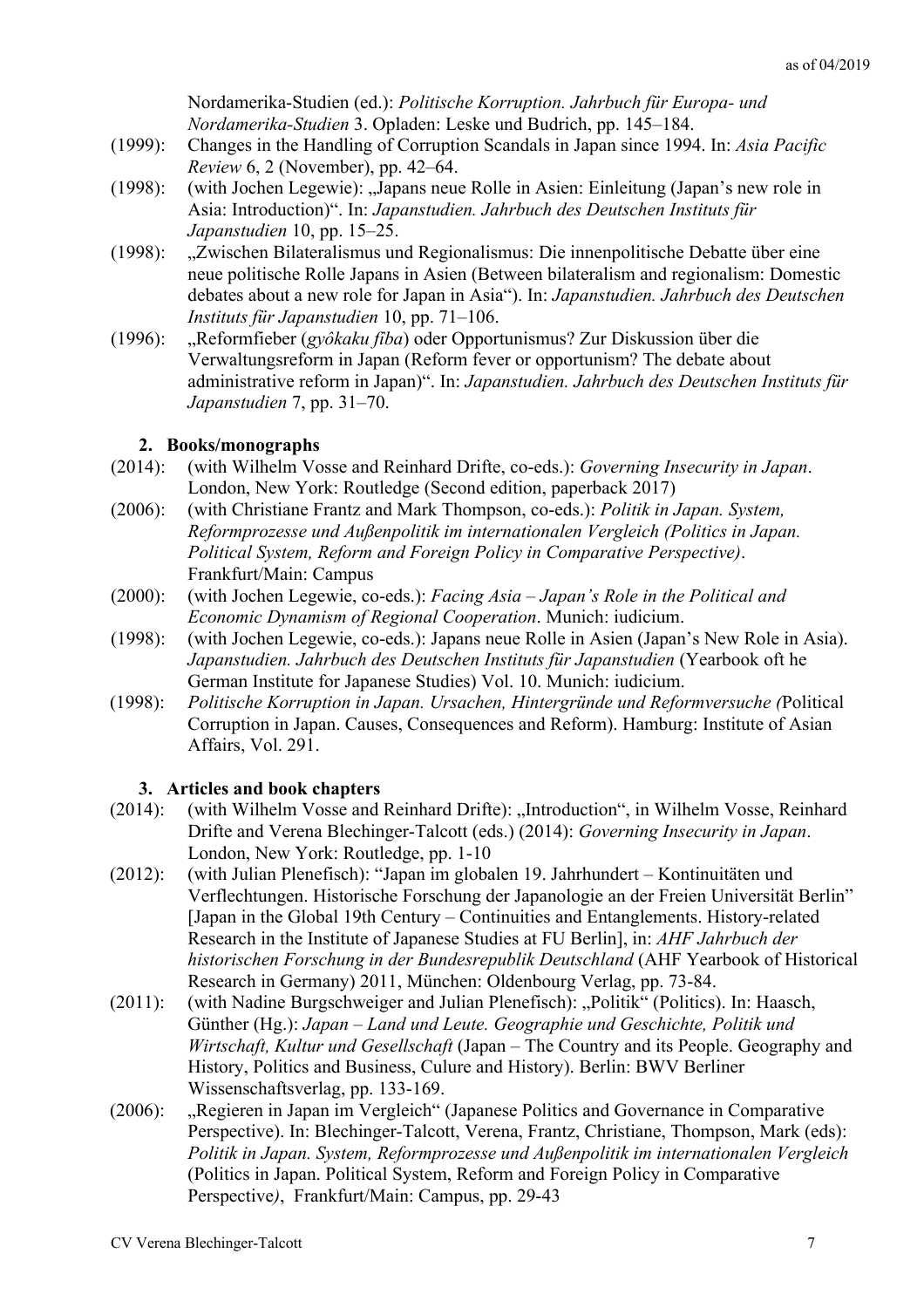- (2003): "Japans Politiker im Internet. Wählerwerbung im digitalen Zeitalter" (Japanese Politicians Online. Election Campaigning in the Digital Age). In: Gössmann, Hilaria and Franz Waldenberger (eds.): *Medien in Japan. Gesellschafts- und kulturwissenschaftliche Perspektiven*. Hamburg: Institute of Asian Affairs, pp. 128–152.
- (2003): "Der lange Weg zur Emanzipation der Politik? Japans Demokratie zwischen Bürokratiedominanz und dem Führungsanspruch der Politik" (Japanese Democracy between Bureaucratic Dominance and Political Leadership). In: Kevenhörster, Paul and Dietrich Thränhardt (eds.): *Demokratische Ordnungen nach den Erfahrungen von Totalitarismus und Diktatur. Eine international vergleichende Bilanz*. Münster: Lit, pp. 101–124.
- (2001): "Singapur" (Singapore). In: Bellers, Jürgen, Benner, Thorsten and Ines M. Gerke (eds.): *Handbuch der Außenpolitik. Von Afghanistan bis Zypern (*Handbook of International Relations*)*. München, Wien: R. Oldenbourg, pp. 987–990.
- (2001): "Between Bilateralism and Regionalism: Business and the State in Japan's Relations with Asia". In: Edström, Bert (Hg.): *Interdependence in Asia Pacific*. Stockholm: Swedish Institute for International Affairs, pp. 71–96.
- (2001): "Political Finance in Non-Western Democracies: Japan and Israel" (with Karl-Heinz Nassmacher). In: Nassmacher, Karl-Heinz (ed.): *Foundations for Democracy. Approaches to Comparative Political Finance*. Baden-Baden: Nomos, pp. 155–180.
- (2001): "Reformland Japan? (Reform Country Japan?)", In: *Blätter für deutsche und internationale Politik*, Juni 2001, S. 653-657.
- (2001): "Politische Reformen in Japan: Auswirkungen und Perspektiven" (Political Reform in Japan: Consequences and Perspectives). In: Bosse, Friederike and Patrick Köllner (eds): *Reformen in Japan (Reforms in Japan)*. Hamburg: Institut für Asienkunde, S. 89–110.
- (2000): "Flirting with Regionalism: Japan's Foreign Policy Elites and the East Asian Economic Caucus". In: Blechinger, Verena and Jochen Legewie (eds.): *Facing Asia – Japan's Role in the Political and Economic Dynamism of Regional Cooperation*. Munich: iudicium, pp. 57–86.
- (2000): (with Jochen Legewie): "Action and Reaction, Direct and Indirect Leadership: Reevaluating Japan's Role in Asian Regional Cooperation". In: Blechinger, Verena and Jochen Legewie (eds.): *Facing Asia – Japan's Role in the Political and Economic Dynamism of Regional Cooperation*. Munich: iudicium, pp. 297–324.
- (1997): "Politik und Familienbande. "Erbabgeordnete" im japanischen Parlament" (Politics as Family Business: Political Heirs in Japanese Parliament). In: *Nachrichten der Gesellschaft für Natur- und Völkerkunde Ostasiens (NOAG)* 159-160 (1996), pp. 71–87.

# **4. Co-Editor, book series**

2007- Series co-editor: *Ostasien im 21. Jahrhundert. Politik - Gesellschaft- Sicherheit - Regionale Integration* (East Asia in the 21st Century – Politics, Society, Security, Regional Integration), VS-Verlag für Sozialwissenschaften, Wiesbaden (with Thomas Heberer, Sebastian Heilmann , Heike Holbig, Patrick Köllner , Hanns W. Maull and Gunter Schubert), to date xxx volumes published

# **5. Book reviews**

- (2002): Freeman, Laurie: Closing the Shop. Information Cartels and Japan's Mass Media, Princeton University Press, 2000. In: *Monumenta Nipponica*, 57, 1, Spring 2002.
- (2000): Nakasone Yasuhiro: The Making of the New Japan. Reclaiming the Political Mainstream. Translated and annotated by Lesley Connors. Surrey: Curzon Press 1999. In: Japanstudien. Jahrbuch des Deutschen Instituts für Japanstudien der Philipp Franz von Siebold Stiftung 12, pp. 330–336.
- (1998): Stephan Peters: Das politische System Japans und seine Veränderungen nach dem Juni 1993. Eine geschichtliche, gesellschaftliche und politische Analyse aus abendländischer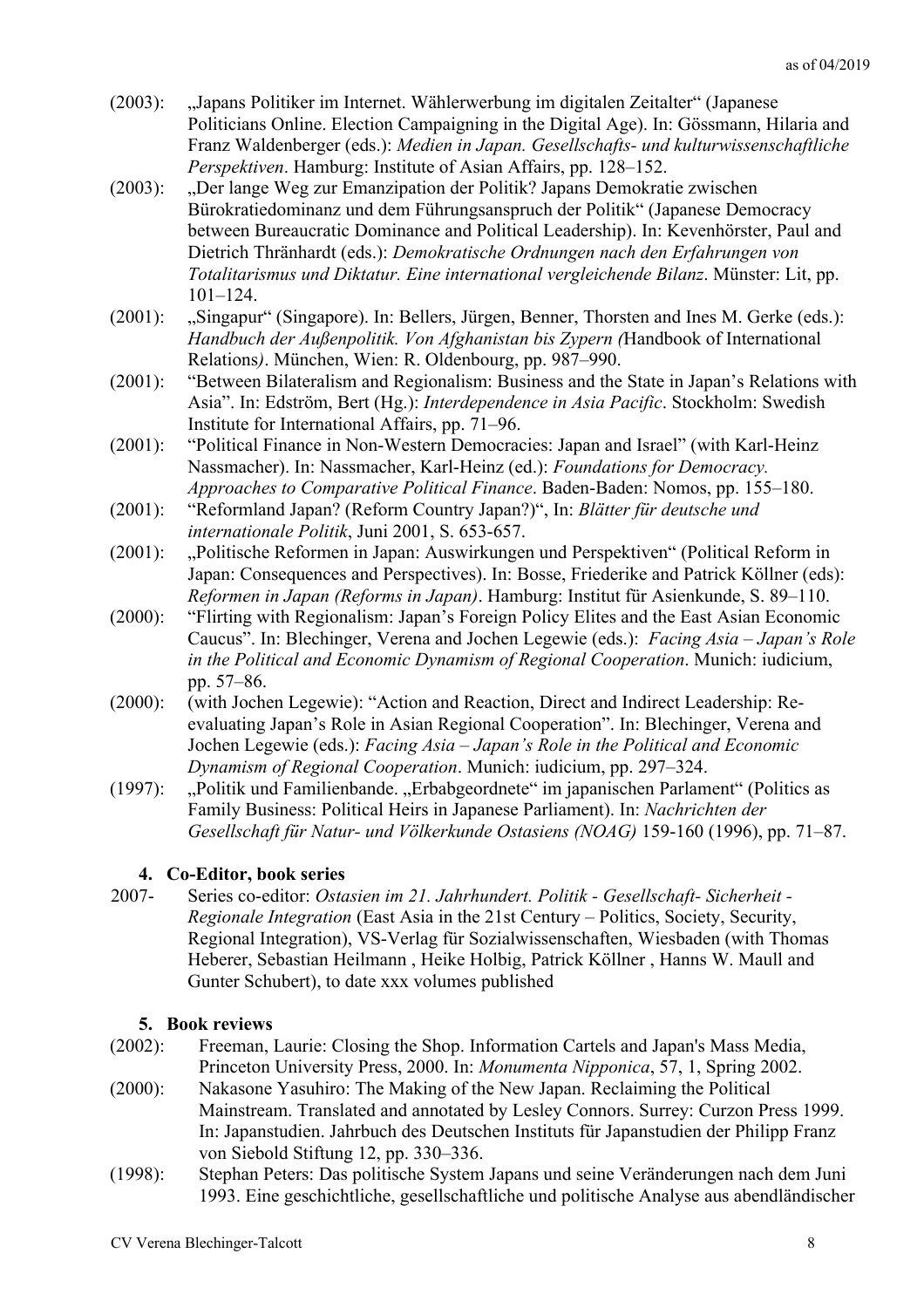|            | Perspektive. Frankfurt/Main: Peter Lang 1996. In: Nachrichten der Gesellschaft für    |
|------------|---------------------------------------------------------------------------------------|
|            | Natur- und Völkerkunde Ostasiens (NOAG) 161-162 (1997), pp. 257-261.                  |
| $(1997)$ : | Thomas Heberer, Kerstin Katharina Vogel (eds.): Frauen-Los!? Politische Partizipation |
|            | von Frauen in Ostasien, Hamburg: LIT-Verlag 1997. In: Japan Journal 1, pp. 33.        |
| (1996):    | Masumi Junnosuke: Contemporary Politics in Japan. In: Japanstudien. Jahrbuch des      |
|            | Deutschen Instituts für Japanstudien 8, pp. 363–370.                                  |
|            | <b>6.</b> Translations                                                                |
| $(2010)$ : | (with Hiroomi Fukuzawa): Takamitsu Sawa: Japans "Stukturreform" - was jetzt geändert  |

# **7. Other publications, research notes**

werden muß (Kozo Kaikaku). Munich: Iudicium.

|            | 7. Other publications, research holes                                                     |
|------------|-------------------------------------------------------------------------------------------|
| $(2007)$ : | Corporate Social Responsibility - Perspectives on Japan and Germany. <i>JDZB-Echo</i> 78, |
|            | March 2007, pp. 1-2 (also in English and Japanese)                                        |

- (2004): *Learning to Lead. Incentives and Disincentives for Leadership in Japanese Politics*. Washington, D.C.: Woodrow Wilson International Center for Scholars, Asia Program, Special Report.
- (2004): *The Information Nexus. Understanding Japanese Political Corruption*. Program on U.S.-Japan Relations. Cambridge, MA: Program on U.S.-Japan Relations Occasional Paper Series, Harvard University
- (2000): "Formales im Vordergrund. Japan vor den Unterhauswahlen". In: *Frankfurter Allgemeine Zeitung*, Verlagsbeilage Nr. 96, 25.4.00, S. B 2.
- (1999): Und ewig rollt der Yen. Parteienfinanzierung durch die Wirtschaft in Japan. In: *Japan-Markt*, Mai 1999, pp. 17–18.
- (1999): Verwaltungsreform Auf dem Weg zum schlanken Staat. In: Legewie, Jochen und Hendrik Meyer-Ohle (eds.): *Japans Wirtschaft im Umbruch: Schlaglichter aus dem Deutschen Institut für Japanstudien*, München: iudicium, pp. 15–18.
- (1999): Korruption und Einflußnahme Parteienfinanzierung durch die Wirtschaft. In: Legewie, Jochen und Hendrik Meyer-Ohle (eds.): *Japans Wirtschaft im Umbruch: Schlaglichter aus dem Deutschen Institut für Japanstudien*, München: iudicium, pp. 31– 34.
- (1998): Money Politics in Japan (or, Pork Corrupts, and Absolute Pork Corrupts Absolutely). In: *Social Science Japan. Newsletter of the Institute of Social Science*, University of Tokyo 12, March 1998, pp. 30–32.
- (1998): Eine schnelle Wiederbelebung der Wirtschaft als letzte Chance für den Machterhalt der LDP. In: *Japan-Markt*, September 1998, pp. 3–6.
- (1998): Schlank auf dem Weg ins 21. Jahrhundert? Das Verwaltungsreformprogramm der Regierung Hashimoto. In: *Japan-Markt*, Februar 1998, pp. 17–18.
- (1997): (with Ralph Luetzeler): Zurück zum 55er-System? Ein Rückblick auf die Unterhauswahlen vom Oktober 1996. In: *DIJ Newsletter*. Mitteilungen aus dem Deutschen Institut für Japanstudien, 1, Juni 1997, pp. 1–2.
- (1997): Recent Publications in German on Japanese Politics, Society, and Economics. In: *Social Science Japan. Newsletter of the Institute of Social Science*, University of Tokyo, 11, November 1997, S. 29.
- (1997): Politik als Familienbetrieb. Dynastische Familien in der japanischen Politik heute. In: Apel, Ulrich, Josef Holzapfel und Peter Pörtner (Hg.): *Referate des 10. Deutschsprachigen Japanologentages vom 9. bis 12. Oktober 1996 in München*, München: Japan-Zentrum der Ludwig-Maximilians-Universität, S. 514–522 (CD-Rom).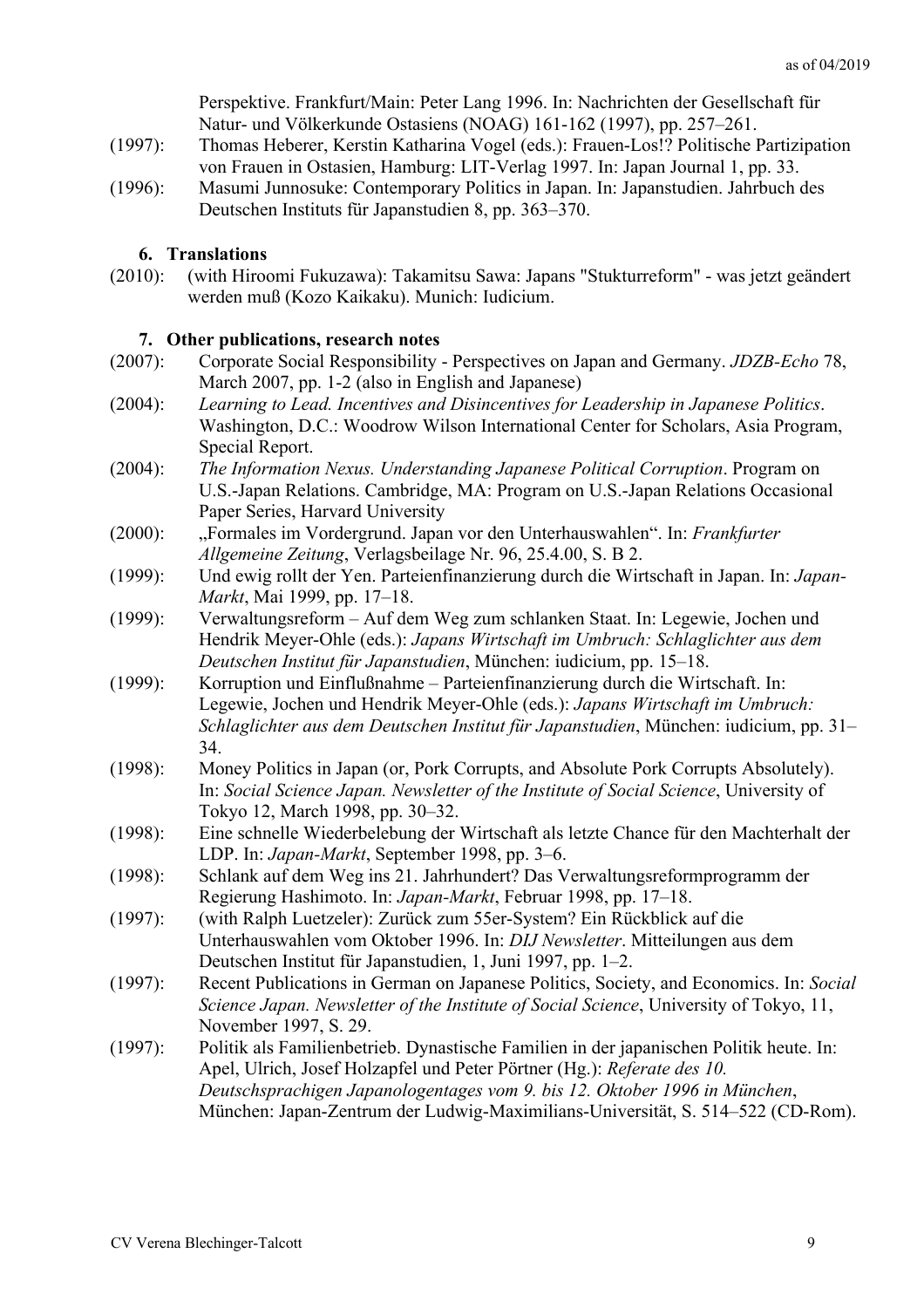## **8. Presentations at international conferences (last five years)**

- (2018): "Governing Global Flowers. Labor Standards and Safety in Asia", Conference "Shaping Asia/s. Connectivities, Comparisons, Collaborations", Center for Interdisciplinary Research (ZiF), University of Bielefeld, 6-7 February 2018
- (2017): "Non-Voters, Dealigned Voters and the New Political Activism in Japan", Conference "Democratic Legitimacy in Times of Globalization – Perspectives on Japan and Germany", Japanese-German Center (JDZB) Berlin, December 11, 2017
- (2016): "Politische Auswirkungen wirtschaftlicher Stagnation in Japan", 29. Leipziger Weltwirtschaftsseminar "Herausforderungen für Europa und Ostasien in der Weltwirtschaft", Leipzig University, 18-19 January 2016
- (2015): "Global Arms Transfer and Sino-Japanese Rivalry", International Workshop "Globalizing Rivalry – Sino-Japanese Interaction in World Politics", GEAS, FU Berlin, 12-13 November 2015
- (2015): "Beyond Growth Ideology? Economics, Politics and Social Change in Japan", 8th Forum for the Euro-Japan Academic Networking for Humanities Project, University of Ljubljana, 7-8 November 2015
- (2015): "Making the Alliance Work. Academic Exchange Programs, U.S.-Japan Relations, and Japanese Security", Special Symposium "Culture and Security: Exploring Future Values through

Japanese Experiences, Tsukuba Global Science Week, Tsukuba, 28 September 2015

- (2015): "Corporate Social Responsibility in Japan An Imported Concept or Embodiment of Traditional Practices?", International Workshop "Continuities and Ruptures of Modernization – Perspectives on Japan's Modern Transformation", University of Tsukuba, 24-25 September 2015
- (2015): "Das Ende des japanischen Pazifismus oder der Anfang einer neuen sicherheitspolitischen Rolle in Ostasien? Japans neue Rüstungsexportpolitik", 16. Deutschsprachiger Japanologentag, Munich, 26-28 August, 2015
- (2015): "Globalization, Markets, and Institutional Change: The Case of Imported Flowers in Japan", Conference "Understanding Institutional Change in Asia – A Comparison with Europe", EHESS, Paris, 29-30 June 2015
- (2014): Chair and Discussant, Panel "Recalibrating Risk: Implications for Theory in Japan's Relations with China, North Korea and the US", European Association for Japanese Studies (EAJS) International Conference, Ljubljana, 27-30 August 2014
- (2013): "Corporate Social Responsibility and Corporate Governance: Comparative Perspectives on Japan and Germany", Japan Forum on Business and Society, International Joint Conference, Waseda University, Tokyo, 19-20 September 2013
- (2013): Keynote Lecture "Flowers, Trade, and Globalization How Japanese Tradition Changes the World", International Symposium on Japanese Studies, "Tradition, Modernity, and Globalization in Japan", Center for Japanese Studies, University of Bucharest, Bucharest, 1-3 March 2013

## **9. Outreach activities**

- 2016- Participant and Contributor, Working Group on the Internationalization of the Curriculum, German Rectors Conference (HRK)
- 2014 "Interdisciplinary Research and Graduate Education Experiences from the Humanities and Social Sciences", Strategic Leaders Global Summit, Council of Graduate Schools (CGS) and the Memorial University of Newfoundland (MUN), St. Johns, Newfoundland, 7-10 September 2014
- 2003 (Co-author): *Brief of Amici Curiae. International Experts in Support of Appellees/Cross-Appellants*. United States Supreme Court, Senator Mitch McConnell et al.